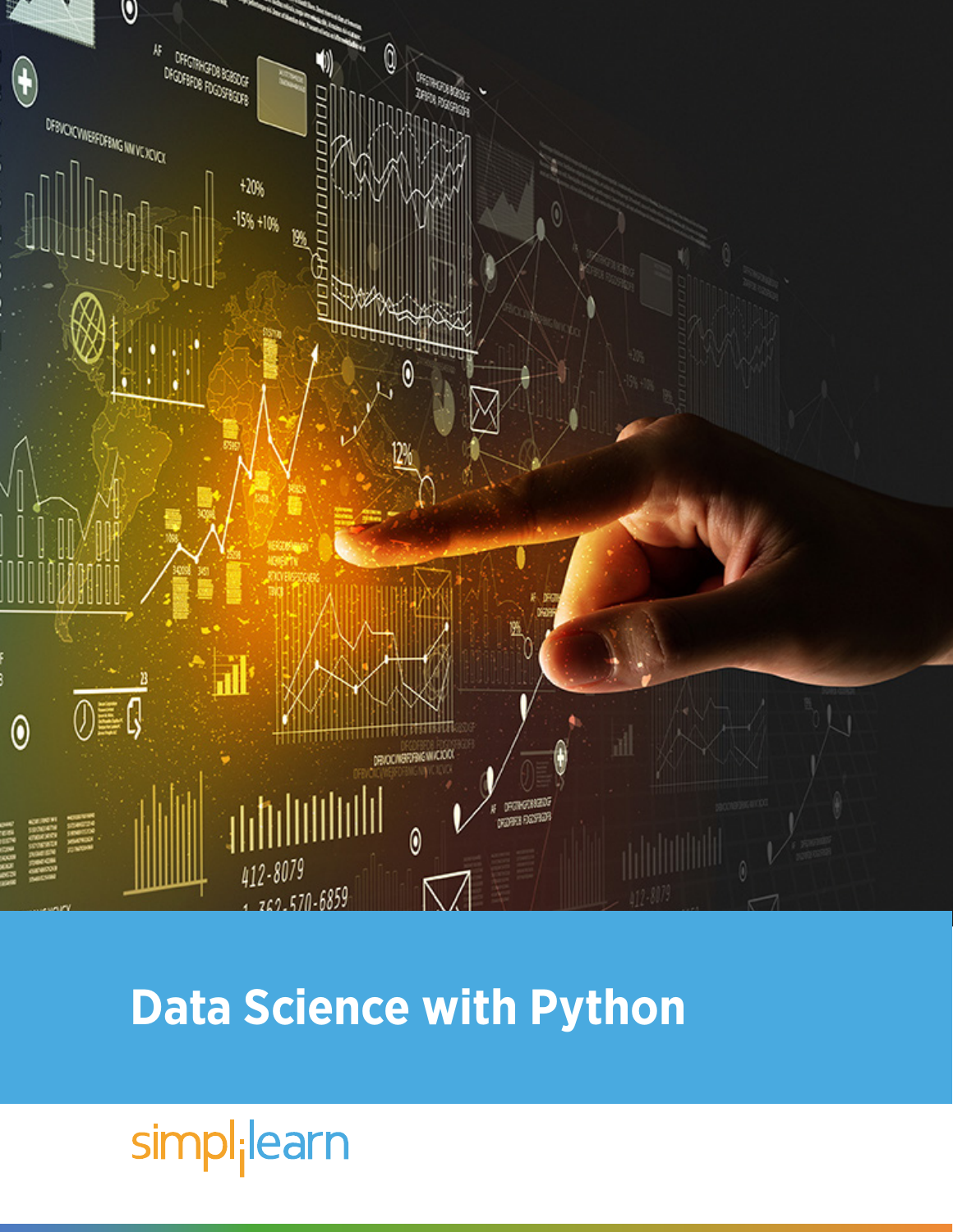### Table of **Contents:**

- > Program Overview
- > Program Features
- > Delivery Mode
- > Prerequisites
- > Target Audience
- > Key Learning Outcomes
- **>** Certification Details and Criteria
- > Table of Content
- > Course End Projects
- Customer Reviews
- > About Us

### Program **Overview:**

Establish your mastery of data science and analytics techniques using Python by enrolling in this Data Science with Python course. You'll learn the essential concepts of Python programming and gain in-depth knowledge of data analytics, machine learning, data visualization, web scraping, and natural language processing. Python is a required skill for many data science positions, so jumpstart your career with this interactive, hands-on, Data Science with Python course.

### Program **Features:**

- > 24 hours of Online self-paced learning
- > 44 hours of instructor-led training
- > 4 industry-based course-end projects
- $\triangleright$  Interactive learning with Jupyter notebooks integrated labs
- > Dedicated mentoring session from faculty of industry experts

### Delivery **Mode:**

**Online Bootcamp** - Online self-paced learning and live virtual classroom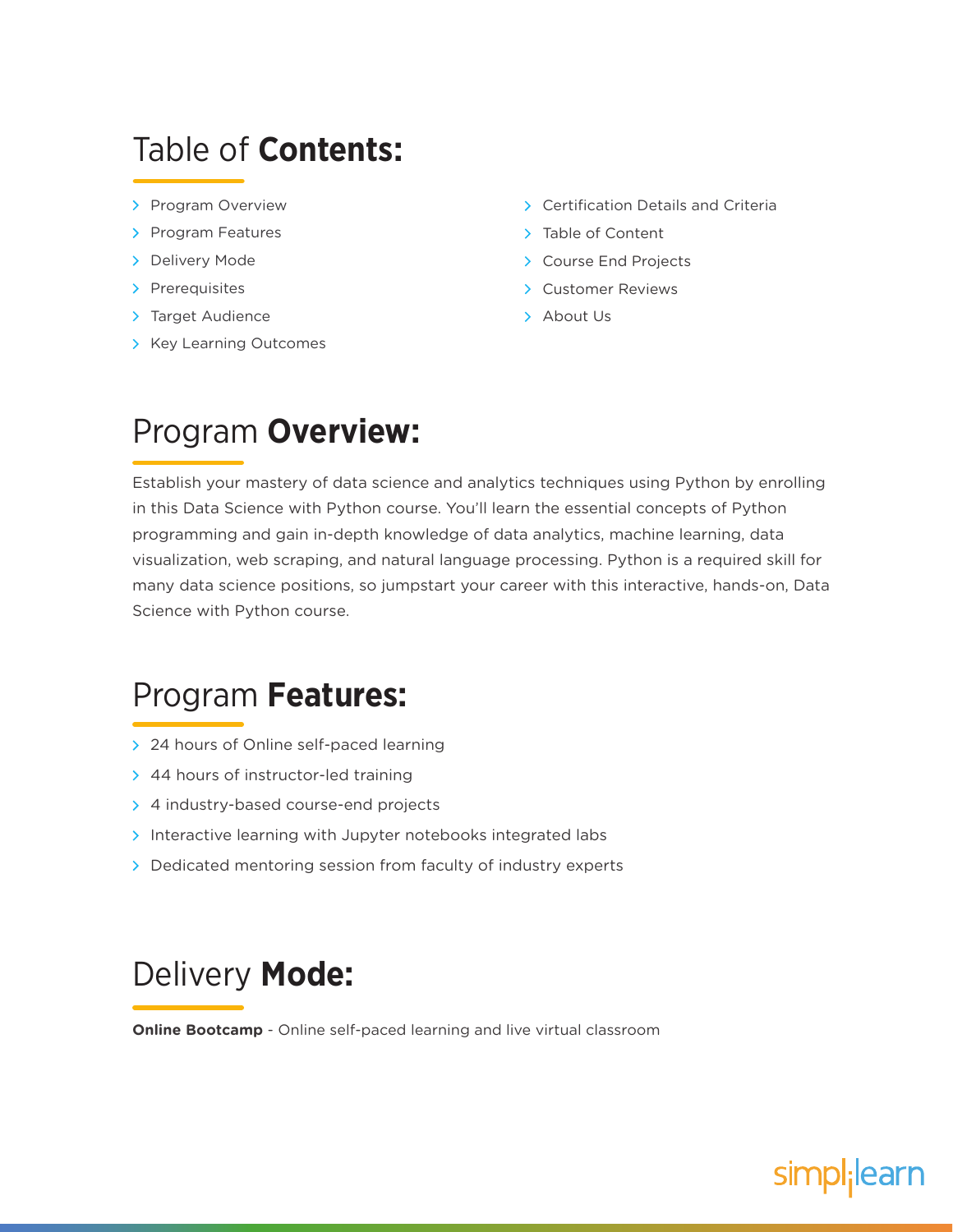# **Prerequisites:**

To best understand the Data Science with Python course, it is recommended that you begin with these courses:

- > Python Basics
- > Math Refresher
- > Data Science in Real Life
- Statistics Essentials for Data Science

### Target **Audience:**

- > Analytics professionals willing to work with Python
- $\triangleright$  Software and IT professionals interested in analytics
- > Anyone with a genuine interest in data science

# Key Learning **Outcomes:**

This Python for Data Science training course will enable you to:

- $\geq$  Gain an in-depth understanding of data science processes, data wrangling, data exploration, data visualization, hypothesis building, and testing; and the basics of statistics
- $>$  Understand the essential concepts of Python programming such as datatypes, tuples, lists, dicts, basic operators, and functions
- $\triangleright$  Perform high-level mathematical computations using the NumPy and SciPy packages and their large library of mathematical functions
- $\ge$  Perform data analysis and manipulation using data structures and tools provided in the Pandas package
- $\geq$  Gain an in-depth understanding of supervised learning and unsupervised learning models such as linear regression, logistic regression, clustering, dimensionality reduction, K-NN, and pipeline
- > Use the Scikit-Learn package for natural language processing and matplotlib library of Python for data visualization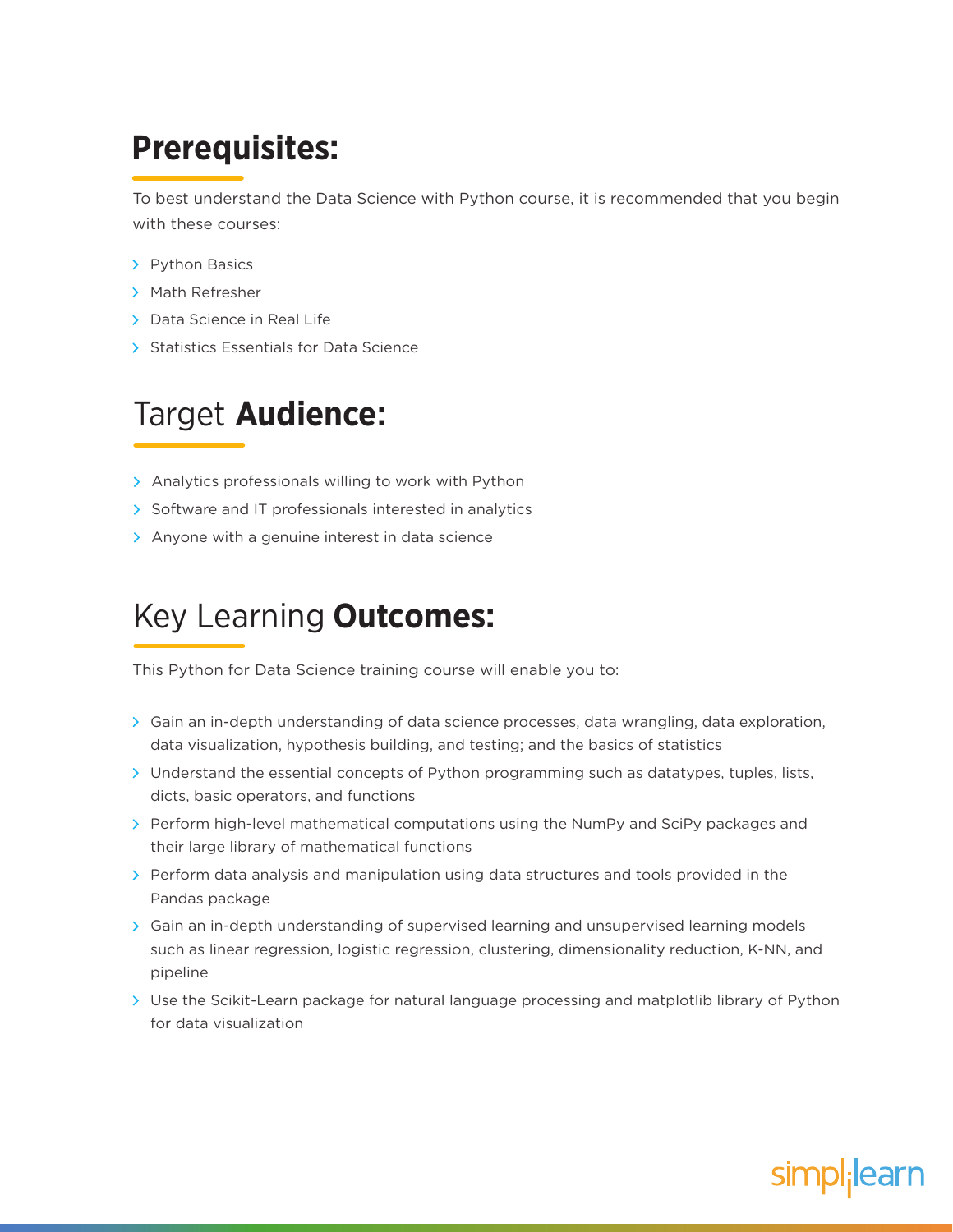# Certification Details and **Criteria:**

- 85 percent of online self-paced completion or attendance of one live virtual classroom
- > A score of at least 75 percent in course-end assessment
- $\triangleright$  Successful evaluation in at least one project

### Table of **Contents:**

#### Lesson 00 - Course Overview

> Course Overview

### Lesson 01 - Data Science Overview

- > Introduction to Data Science
- > Different Sectors Using Data Science
- > Purpose and Components of Python
- > Quiz
- > Key Takeaways

### Lesson 02 - Data Analytics Overview

- > Data Analytics Process
- > Knowledge Check
- Exploratory Data Analysis (EDA)
- $\sum$  Quiz
- > EDA-Quantitative Technique
- > EDA Graphical Technique
- > Data Analytics Conclusion or Predictions
- > Data Analytics Communication
- > Data Types for Plotting
- > Data Types and Plotting
- Quiz
- > Key Takeaways
- > Knowledge Check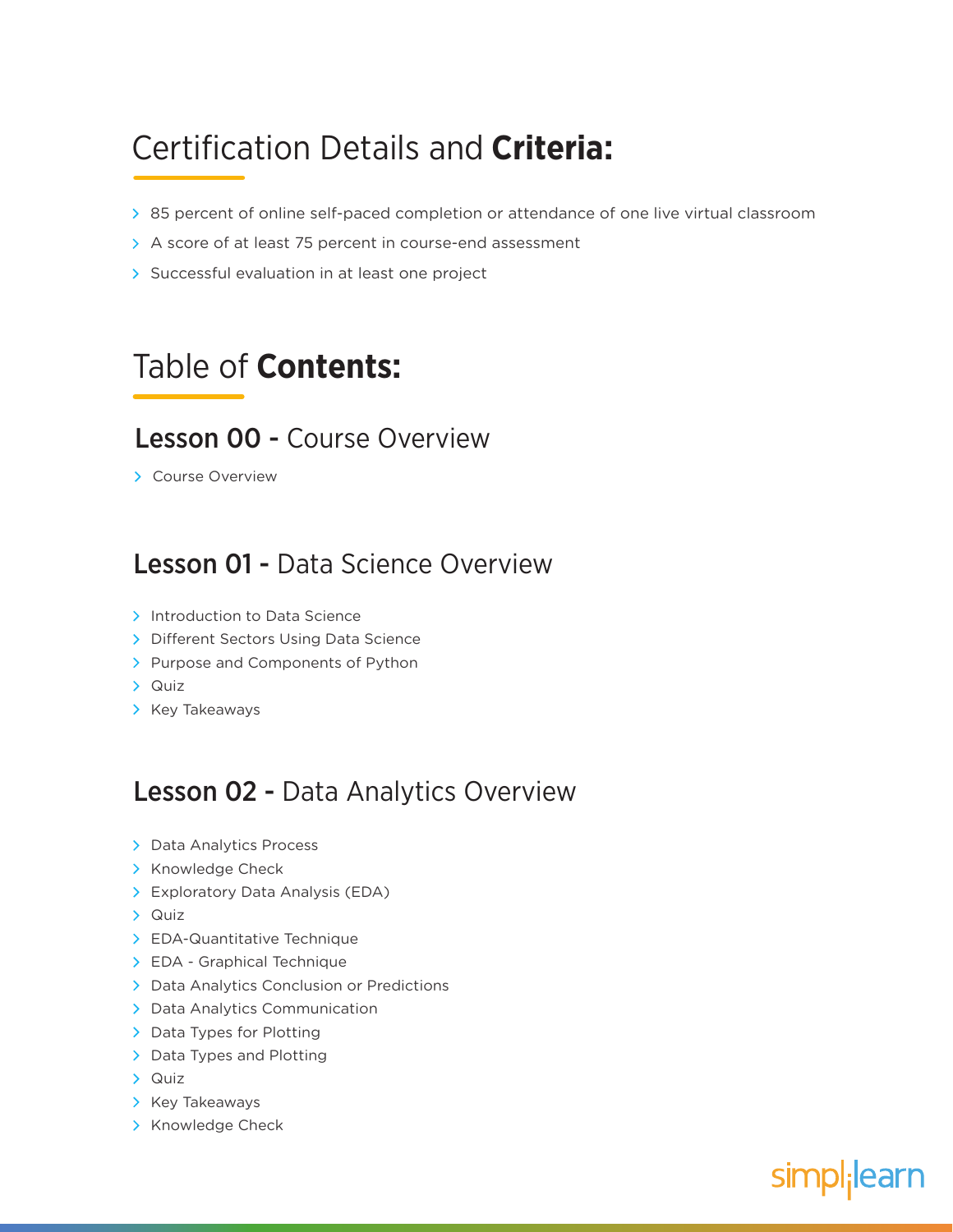### Lesson 03 - Data Analytics Overview

- $\triangleright$  Introduction to Statistics
- > Statistical and Non-statistical Analysis
- > Major Categories of Statistics
- > Statistical Analysis Considerations
- > Population and Sample
- > Statistical Analysis Process
- > Data Distribution
- > Dispersion
- > Knowledge Check
- > Histogram
- > Knowledge Check
- > Testing
- > Knowledge Check
- Correlation and Inferential Statistics
- Quiz
- $\triangleright$  Key Takeaways

### Lesson 04 - Python Environment Setup and Essentials

- > Anaconda
- > Installation of Anaconda Python Distribution (contd.)
- $\triangleright$  Data Types with Python
- > Basic Operators and Functions
- > Quiz
- $\triangleright$  Key Takeaways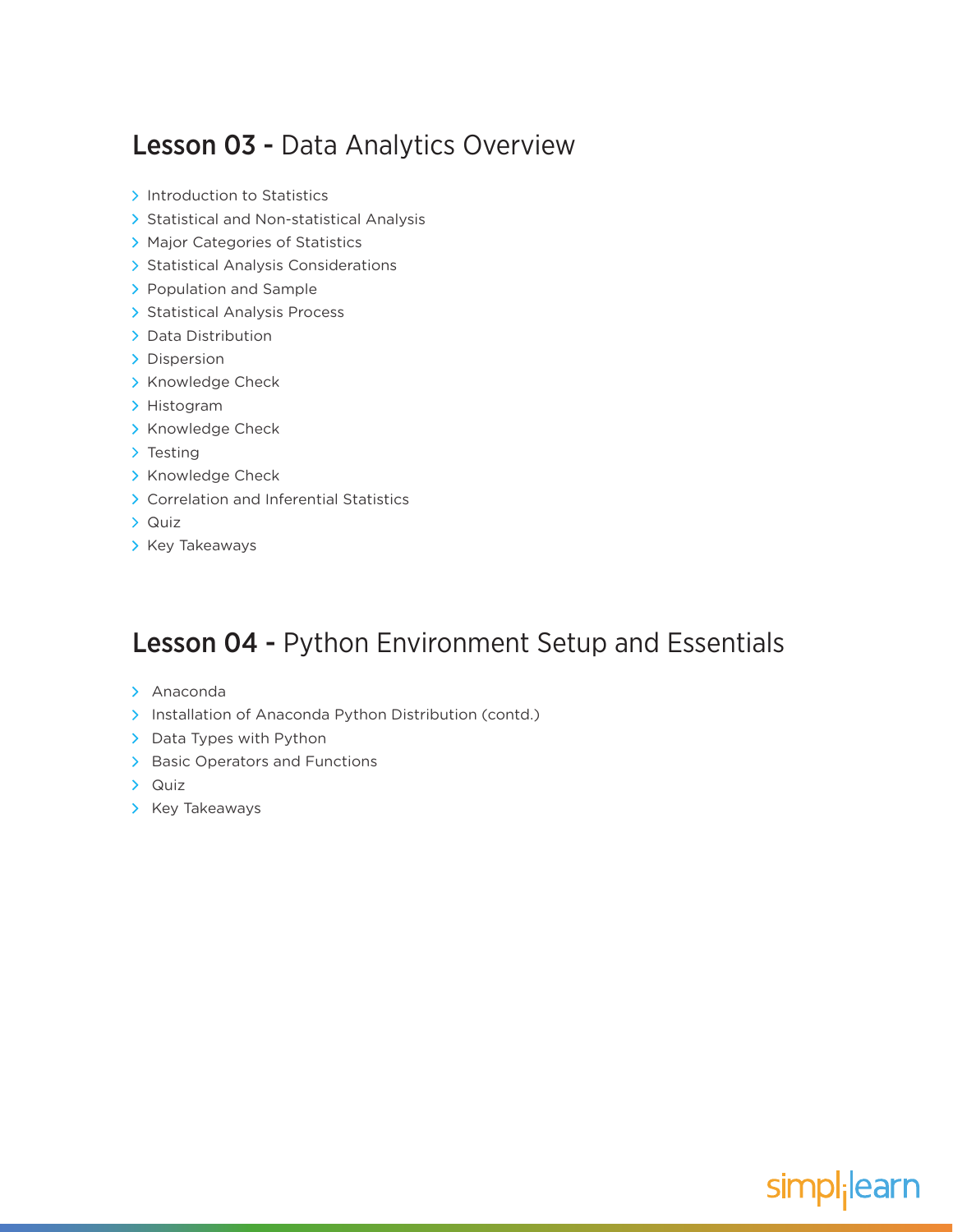### Lesson 05 - Mathematical Computing with Python (NumPy)

- $\sum$  Introduction to Numpy
- > Activity-Sequence it Right
- > Demo 01-Creating and Printing an ndarray
- > Knowledge Check
- > Class and Attributes of ndarray
- > Basic Operations
- > Activity-Slice It
- > Copy and Views
- > Mathematical Functions of Numpy
- > Assignment 01
- > Assignment 01 Demo
- > Assignment 02
- > Assignment 02 Demo
- $\sum$  Quiz
- $\triangleright$  Key Takeaways

### Lesson 06 - Scientific computing with Python (Scipy)

- > Introduction to SciPy
- SciPy Sub Package Integration and Optimization
- > Knowledge Check
- $\sum$  SciPy sub package
- > Demo Calculate Eigenvalues and Eigenvector
- > Knowledge Check
- SciPy Sub Package Statistics, Weave and IO
- > Assignment 01
- > Assignment 01 Demo
- > Assignment 02
- > Assignment 02 Demo
- > Quiz
- > Key Takeaways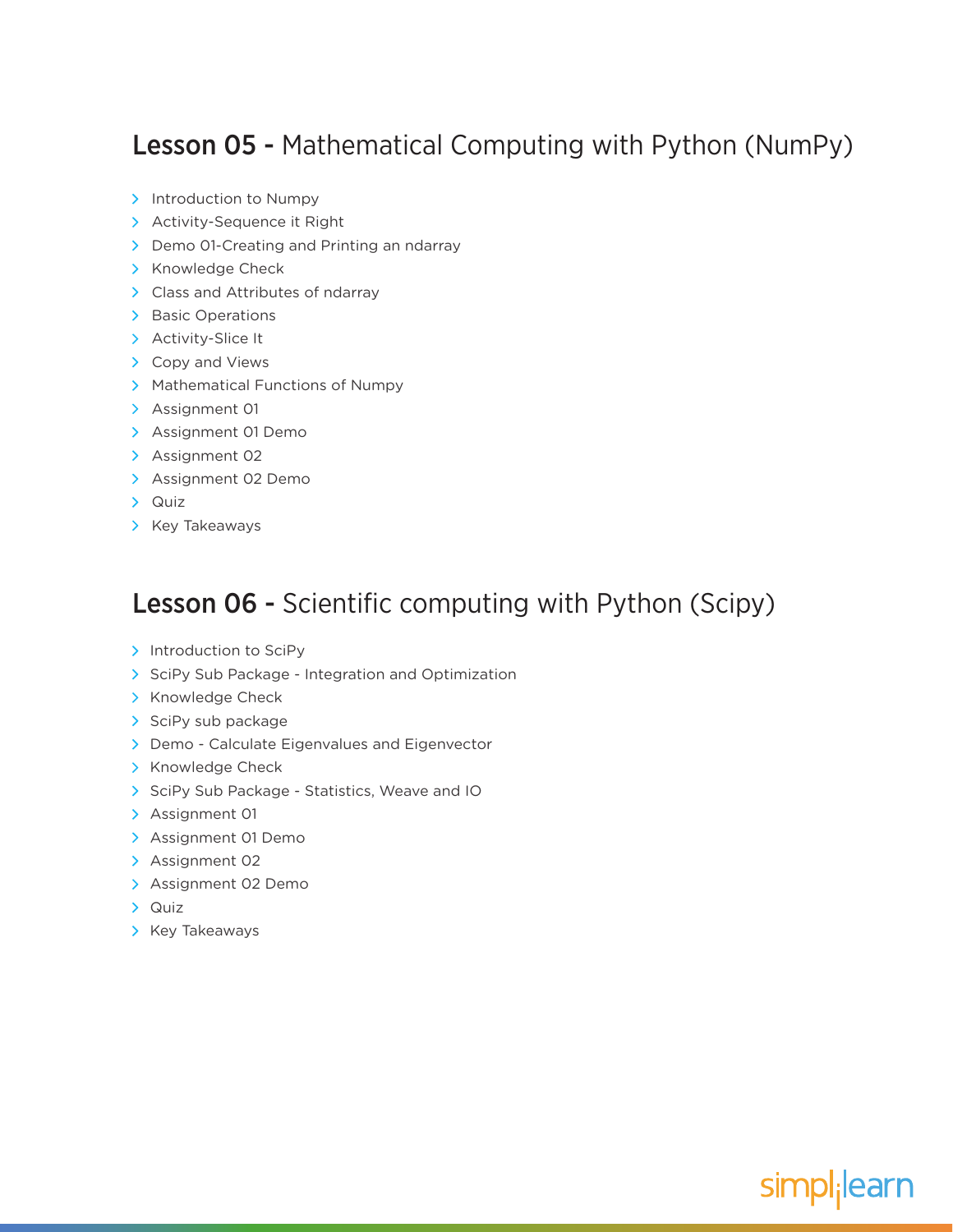### Lesson 07 - Data Manipulation with Pandas

- > Introduction to Pandas
- > Knowledge Check
- Understanding DataFrame
- > View and Select Data Demo
- > Missing Values
- > Data Operations
- > Knowledge Check
- > File Read and Write Support
- > Knowledge Check-Sequence it Right
- > Pandas Sql Operation
- > Assignment 01
- > Assignment 01 Demo
- > Assignment 02
- > Assignment 02 Demo
- > Quiz
- $\triangleright$  Key Takeaways

#### Lesson 08 - Machine Learning with Scikit–Learn

- > Machine Learning Approach
- > Understand data sets and extract its features
- $\geq$  Identifying problem type and learning model
- > How it Works
- $\sum$  Train, test and optimizing the model
- > Supervised Learning Model Considerations
- > Knowledge Check
- > Scikit-Learn
- > Knowledge Check
- > Supervised Learning Models Linear Regression
- > Supervised Learning Models Logistic Regression
- > Unsupervised Learning Models
- > Pipeline
- > Model Persistence and Evaluation
- > Assignment 01
- > Knowledge Check
- > Assignment 01
- > Assignment 02
- > Assignment 02
- $\sum$  Quiz
- > Key Takeaways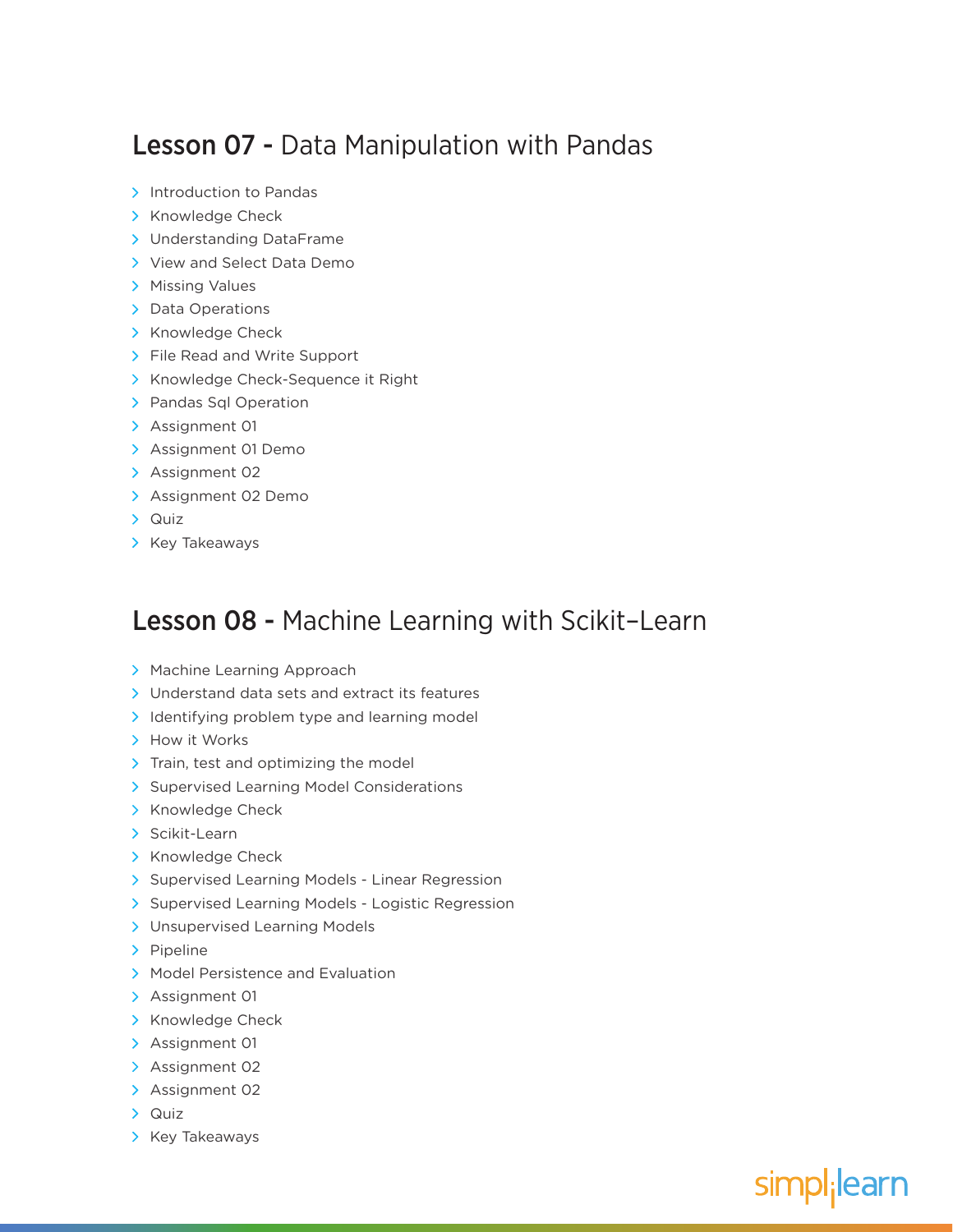### Lesson 09 - Natural Language Processing with Scikit Learn

- > NLP Overview
- > NLP Applications
- > Knowledge Check
- > NLP Libraries-Scikit
- > Extraction Considerations
- Scikit Learn-Model Training and Grid Search
- > Assignment 01
- > Demo Assignment 01
- > Assignment 02
- > Demo Assignment 02
- $\sum$  Quiz
- $\triangleright$  Key Takeaway

### Lesson 10 - Data Visualization in Python using matplotlib

- > Introduction to Data Visualization
- > Knowledge Check
- > Line Properties
- $\rightarrow$  (x,y) Plot and Subplots
- > Knowledge Check
- > Types of Plots
- > Assignment 01
- > Assignment 01 Demo
- > Assignment 02
- > Assignment 02 Demo
- Quiz
- $\triangleright$  Key Takeaways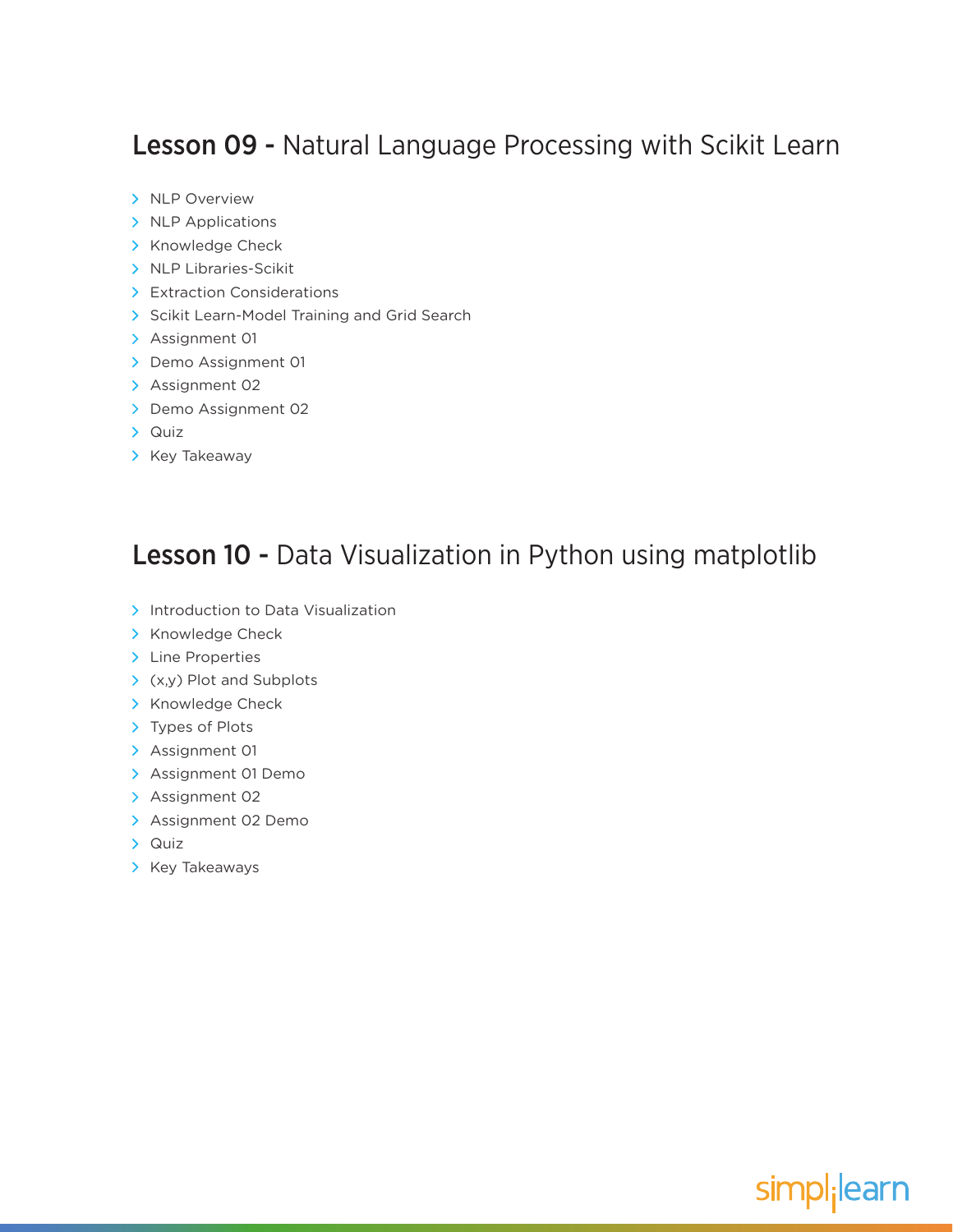### Lesson 11 - Web Scraping with BeautifulSoup

- > Web Scraping and Parsing
- > Knowledge Check
- > Understanding and Searching the Tree
- > Navigating options
- > Demo3 Navigating a Tree
- > Knowledge Check
- > Modifying the Tree
- > Parsing and Printing the Document
- > Assignment 01
- > Assignment 01 Demo
- > Assignment 02
- > Assignment 02 demo
- > Quiz
- $\triangleright$  Key takeaways

### Lesson 12 - Python integration with Hadoop MapReduce and Spark

- Why Big Data Solutions are Provided for Python0
- > Hadoop Core Components
- > Python Integration with HDFS using Hadoop Streaming
- > Demo 01 Using Hadoop Streaming for Calculating Word Count
- > Knowledge Check
- > Python Integration with Spark using PySpark
- > Demo 02 Using PySpark to Determine Word Count
- > Knowledge Check
- > Assignment 01
- > Assignment 01 Demo
- > Assignment 02
- > Assignment 02 Demo
- > Quiz
- $\triangleright$  Key takeaways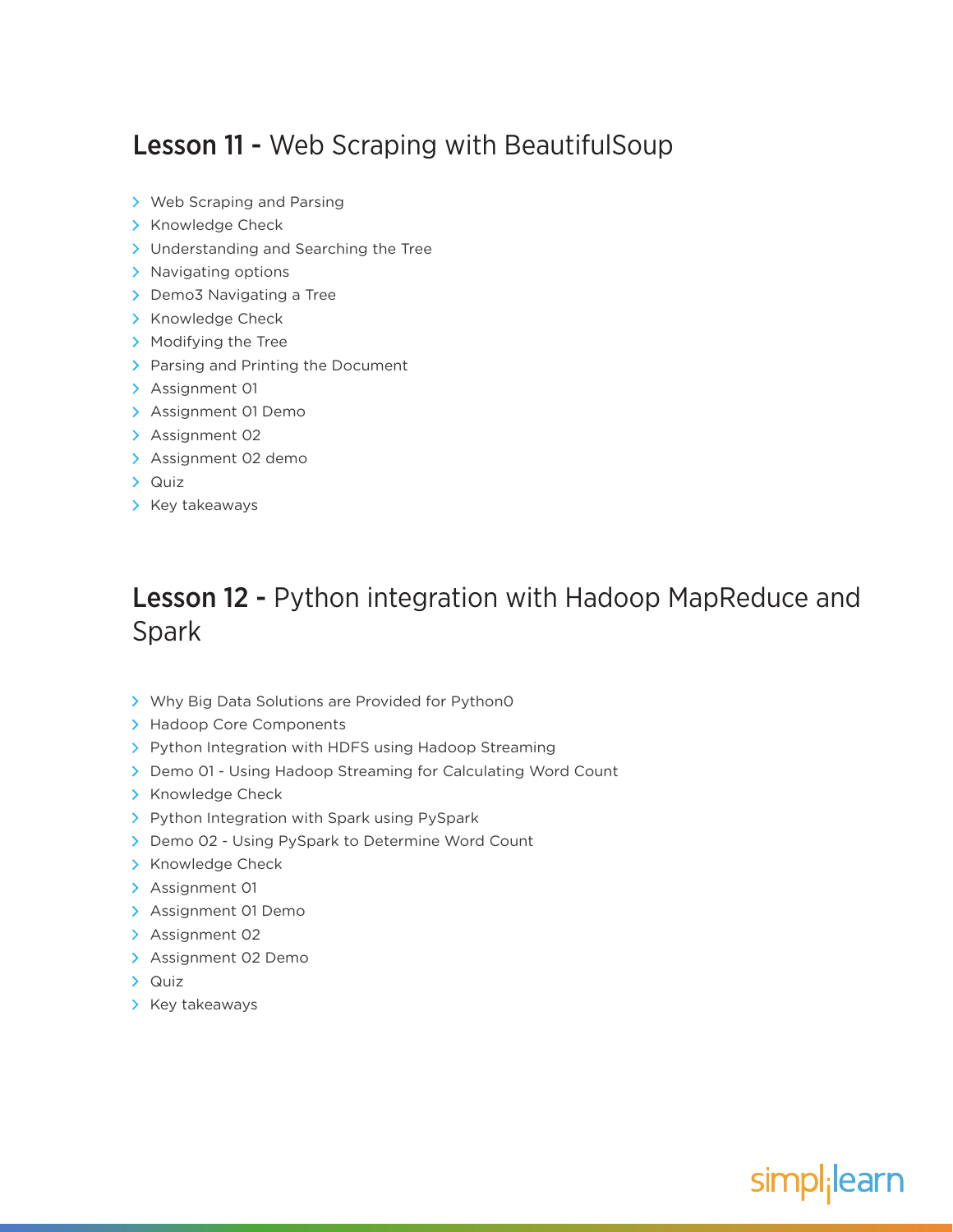# Course End **Projects:**

The course includes four real-world, industry-based projects. Successful evaluation of one of the following projects is a part of the certification eligibility criteria:

#### **Project 1: Products rating prediction for Amazon**

Amazon, one of the leading US-based e-commerce companies, recommends products within the same category to customers based on their activity and reviews of similar products. Amazon would like to improve this recommendation engine by predicting ratings for the nonrated products and add them to recommendations accordingly.

Domain: E-commerce

#### **Project 2: Demand Forecasting for Walmart**

Predict accurate sales for 45 stores of Walmart, one of the US-based leading retail stores, considering the impact of promotional markdown events. Check if macroeconomic factors, such as CPI and unemployment rate, have an impact on sales.

Domain: Retail

#### **Project 3: Improving Customer Experience for Comcast**

Comcast, one of the largest US-based global telecommunication companies wants to improve customer experience by identifying and acting on problem areas that lower customer satisfaction. The company is also looking for key recommendations that can be implemented to deliver the best customer experience.

Domain: Telecom

#### **Project 4: Attrition Analysis for IBM**

IBM, one of the leading US-based IT companies, would like to identify the factors that influence attrition of employees. Based on the parameters identified, the company would also like to build a logistics regression model that can help predict if an employee will churn or not.

#### Domain: Workforce Analytics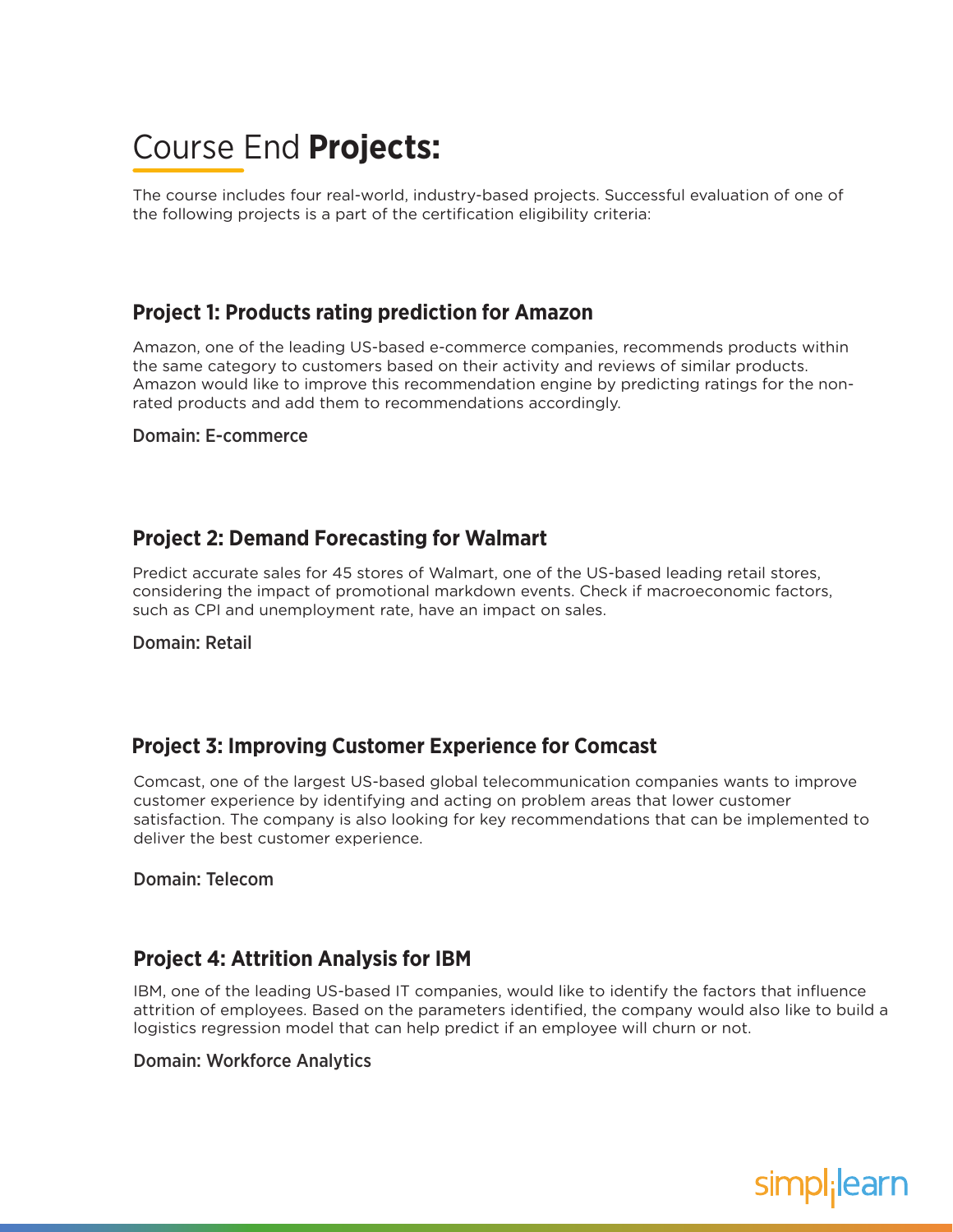#### **Project 5: NYC 311 Service Request Analysis**

Perform a service request data analysis of New York City 311 calls. You will focus on data wrangling techniques to understand patterns in the data and visualize the major complaint types.

#### Domain: Telecommunication

#### **Project 6: MovieLens Dataset Analysis**

The GroupLens Research Project is a research group in the Department of Computer Science and Engineering at the University of Minnesota. The researchers of this group are involved in several research projects in the fields of information filtering, collaborative filtering, and recommender systems. Here, we ask you to perform an analysis using the exploratory data analysis (EDA) technique for user datasets.

#### Domain: Engineering

#### **Project 7: Stock Market Data Analysis**

As a part of this project, you will import data using Yahoo DataReader from the following companies: Yahoo, Apple, Amazon, Microsoft, and Google. You will perform fundamental analytics, including plotting, closing price, plotting stock trade by volume, performing daily return analysis, and using pair plot to show the correlation between all of the stocks.

#### Domain: Stock Market

#### **Project 8: Titanic Dataset Analysis**

On April 15, 1912, the Titanic sank after colliding with an iceberg, killing 1502 out of 2224 passengers and crew. This tragedy shocked the world and led to better safety regulations for ships. Here, we ask you to perform an analysis using the EDA technique, in particular applying machine learning tools to predict which passengers survived the tragedy.

#### Domain: Hazard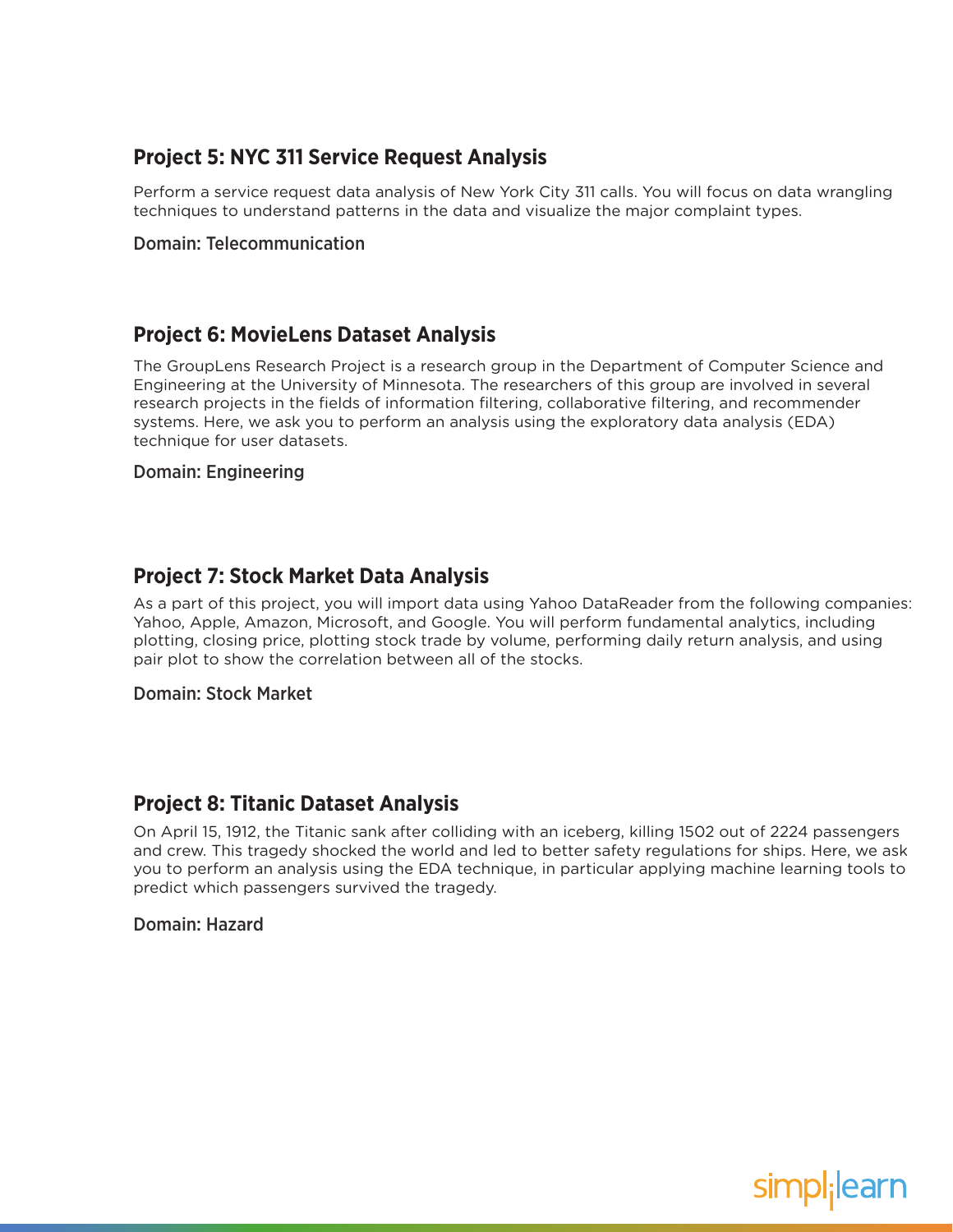# Customer **Reviews:**



#### **C Muthu Raman**

Technical Project Leader - Mahindra Truck & Bus

Simplilearn facilitates a brilliant platform to acquire new and relevant skills with ease. Well laid-out course content and expert faculty ensure an excellent learning experience.



#### **Mukesh Pandey**

Technical Lead|Python|MS SQL Server|SSIS|Power BI|T-SQL

Simplilearn is an excellent platform for online learning. Their course curriculum is comprehensive and up to date. We get lifetime access to the recorded sessions in case we need to refresh our understanding. If you are looking to upskill, I suggest you sign up with Simplilearn. They offer classes in almost all disciplines.



#### **Mukesh Pandey**

Sr. Software engineer at Coupa Software

Incredible mentorship and amazing, unique lectures. Simplilearn provides a great way to learn with self-paced videos and recordings of online sessions. Thanks, Simplilearn, for providing quality education.



#### **Surendaran Baskaran**

I took the Data Science with Python course with Simplilearn. The instructor is knowledgeable and shares their skills and knowledge. My learning experience has been outstanding with Simplilearn. The practice labs and materials are helpful for better learning. Thank you, Simplilearn!